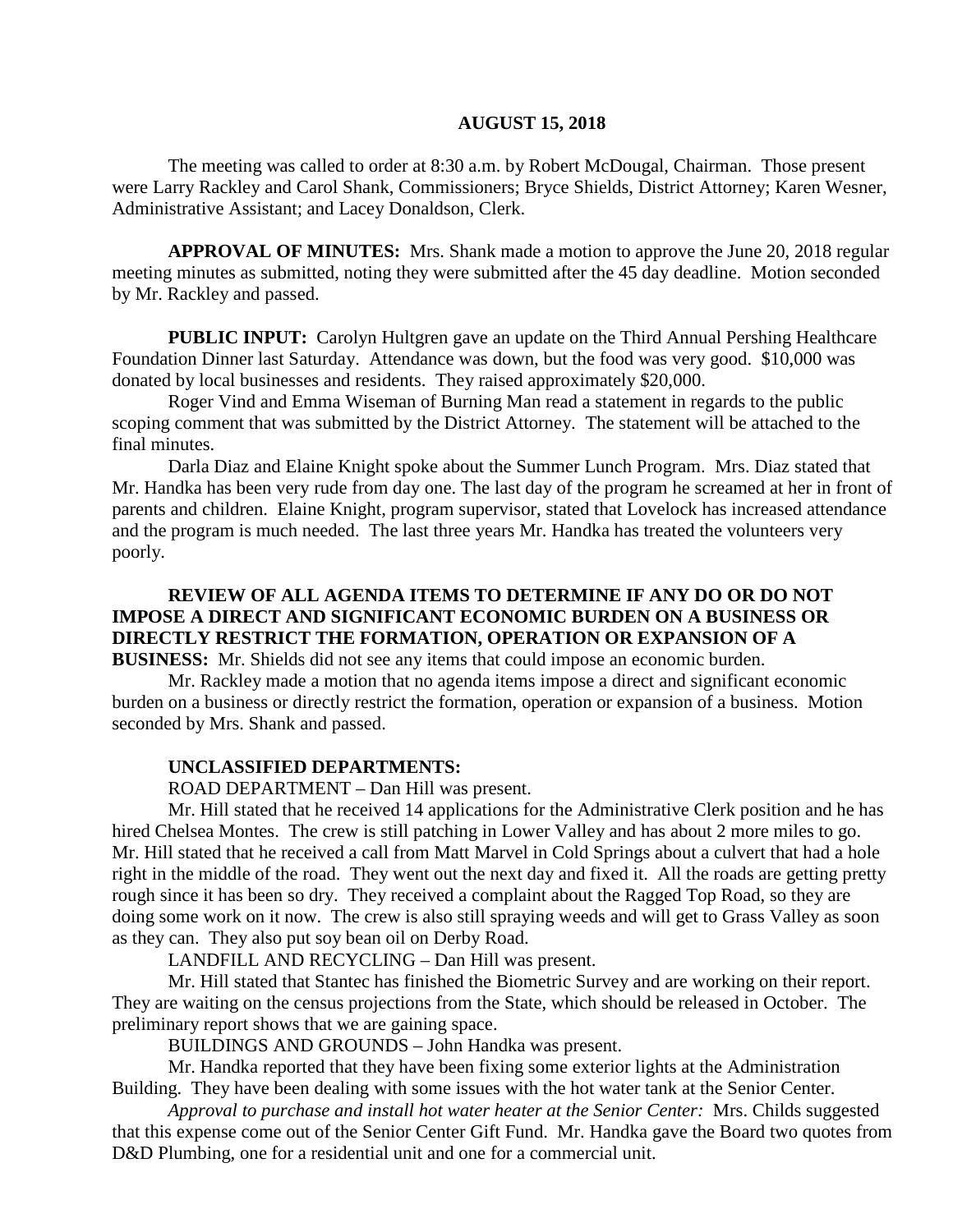Mr. Rackley made a motion to approve the D&D Plumbing quote in the amount of \$4,844 to purchase a commercial hot water heater for the Senior Center. Motion seconded by Mrs. Shank and passed.

*Approval to purchase and install air handler at the Library for a cost of approximately \$12,000.00:* Oasis has been out and looked at the unit and have made some repairs. Mr. McDougal asked if other quotes were needed. Mr. Shields stated that they are not. Mrs. Childs stated the expense would come out of the Building Fund Emergency Expense line item.

Mrs. Shank made a motion to approve the purchase of an air handler from Oasis Heating and Air Conditioning in an amount not to exceed \$12,000.00. Motion seconded by Mr. Rackley and passed.

*Approval of Agreement for Monitoring and Alarms testing of fire system after installed in County buildings*: The fees for the monitoring weren't totally clear. Mr. Handka will get clarification and this will be put on the next agenda.

Later in the morning, Mr. Handka came back before the Board with more information. The monitoring would cost \$5,356.00 annually; which was not budgeted for.

Mr. Rackley made a motion to approve the agreement for the monitoring and alarms testing of the fire system after it is installed in County buildings in the amount of \$5,356.00 annually. Motion seconded by Mrs. Shank and passed.

IT DEPARTMENT – Justin Abbott was present.

Mr. Abbott stated that it is business as usual. He is working on a plan to replace the necessary equipment and servers that are nearing end of life. Mr. Abbott will be out of the office tomorrow through next Tuesday.

LIBRARY – *Salary Resolution, Kameron Mitchell:* This increase is in the budget.

Mrs. Shank made a motion to approve the Salary Resolution for Kameron Mitchell moving him from a Library Tech 1, Range 23, Step 1 to a Library Tech II, Range 26, Step 3 effective August 28, 2018. Motion seconded by Mr. Rackley and passed.

COOPERATIVE EXTENSION – Steve Foster was present.

Mr. Foster reported that the soy bean test plot is coming along. He attended the Range Camp in June and it was a successful camp. He also attended the Western SARE (Sustainable Agriculture Research and Education) State Coordinators meeting in July in Washington. He is on the search committee for both the Living with Fire special position for Extension and the Crop Specialist position. They hope to start interviews for both positions in September. Mr. Foster also shared an article with the Board that he wrote regarding invasive annual grass.

Local meetings that Mr. Foster attended include the Big Meadow Conservation District, the IR4 Committee and the Western SARE. They are still in the hiring process for the 4-H Coordinator position. It was originally advertised as a Community Based Instructor II, but no one was meeting the qualifications so it was dropped to a Community Based Instructor I. He currently has one applicant. 4- H Camp was cancelled due a lack of adult volunteers. The 4-H barbeque was held during Frontier Days and was a success. Mr. Foster will be administering a pesticide training class on September  $27<sup>th</sup>$  in Washoe County.

## **ELECTED DEPARTMENTS:**

LACEY DONALDSON, CLERK-TREASURER – Mrs. Donaldson reported that the office has been very busy collected first installment taxes. She has approved 19 Out of State Ministers for Burning Man with 4 applications still pending. Mrs. Donaldson stated that applications seem to be decreasing with 22 approved last year and 41 in 2016.

*Approval of corrections/changes to the Tax Roll:* One tax roll correction was submitted for Roger Hope, APN #008-220-22, removal of Landfill Assessment for a credit of \$60.00.

Mr. Rackley made a motion to approve the Tax Roll correction for Roger Hope, APN #008-220- 22, removing the Landfill Assessment. Motion seconded by Mrs. Shank and passed.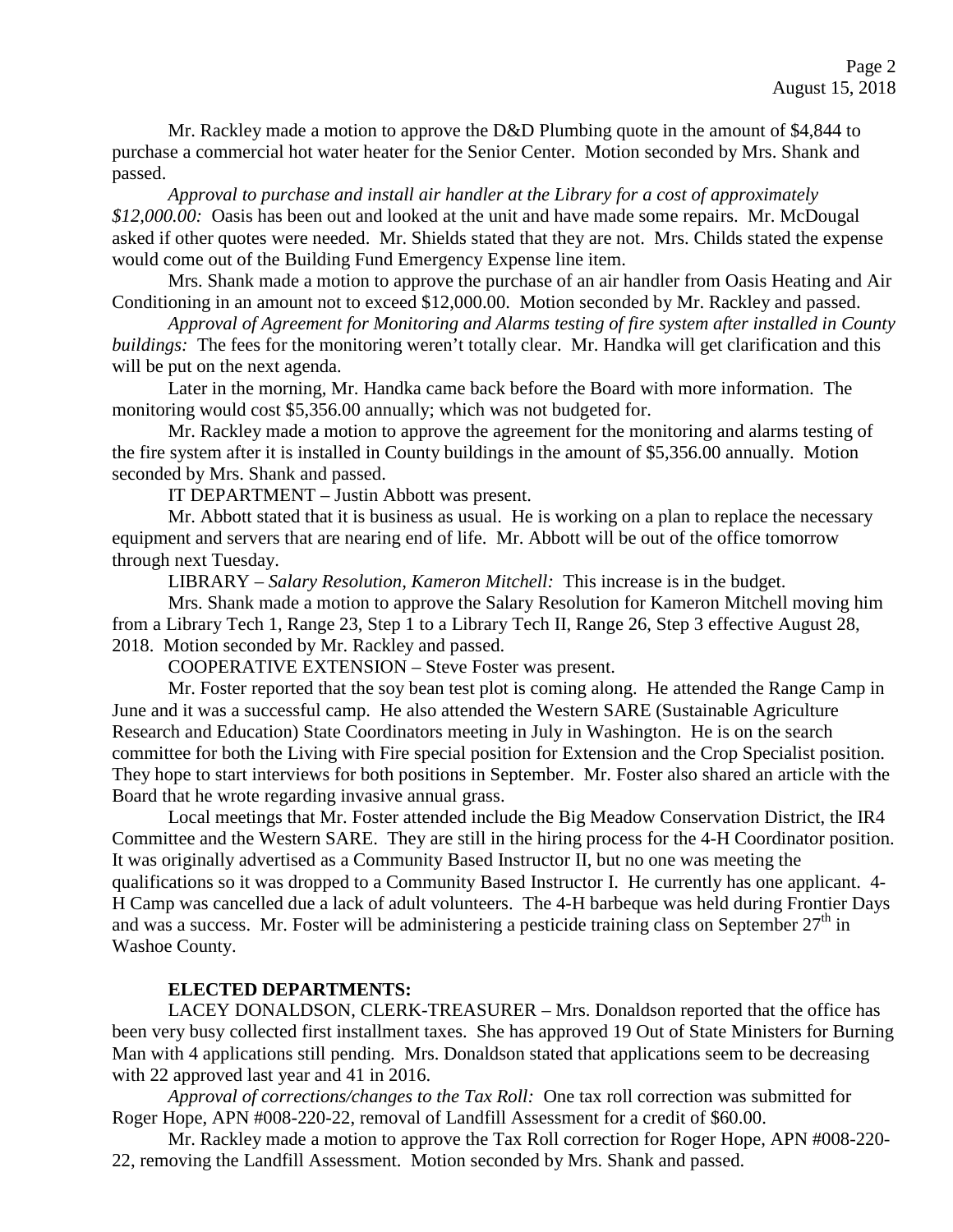*Approval of a Resolution approving the apportionment of surplus amounts remaining in the special fund created for the Pershing County, Nevada, Special Assessment District No. 1, Humboldt River Ranch:* Mrs. Shank made a motion to adopt Resolution #18-0811, approving the apportionment of surplus amounts remaining in the special fund created for the Pershing County, Nevada, Special Assessment District No. 1, Humboldt River Ranch. Motion seconded by Mr. Rackley and passed unanimously.

RENE CHILDS, RECORDER-AUDITOR – Mrs. Childs gave the Board the monthly Fund Balance report.

LAUREEN BASSO-CERINI, ASSESSOR – Ms. Basso-Cerini spoke about the Pictometry Contract and informed the Board that it includes attendance at their conferences. The next conference is in Austin, Texas August 27-31, 2018. All travel costs will be paid by Pictometry. Mrs. Basso-Cerini was unaware that she needed approval to attend, since the cost of the travel would not be paid for with County funds. An item will be on the next agenda to approve the out of state travel.

BRYCE SHIELDS, DISTRICT ATTORNEY – Mr. Shields reported that he just returned from forensic computer training in Alabama. Mr. Shields will send Todd Banks to this training in the future. Mr. Shields also spoke about the public scoping comments he submitted in regards to the Burning Man event. Mr. Shields stands by the comments that he made. He would like the BLM to analyze those occasions that aren't being reported. His office and the Sheriff's office have received calls for ten years from victims that did not report at the event. His comments were vetted and fact checked and he will not amend his statement as he feels his concerns are valid. Mr. McDougal stated that the Commission stands behind the District Attorney as well. Mr. Rackley and Mrs. Shank agreed.

JUSTICE COURT – *Salary Resolution, Rosario Torres:* Mr. McDougal asked if this is in the budget. Mrs. Wesner stated that it is.

Mrs. Shank made a motion to approve the Salary Resolution for Rosario Torres moving her from an Administrative Clerk II, Range 26, Step 1 to a Court Clerk I, Range 27, Step 1 effective September 6, 2018. Motion seconded by Mr. Rackley and passed.

**UPDATE ON PROGRESS OF SITE LOCATION, DESIGN, FUNDING, AMENITIES AND CONSTRUCTION OF FUTURE LAW ENFORCEMENT CENTER:** Mr. Shields stated that he has sent Shields Engineering a Notice to Proceed and they thought the process would take about 6 weeks. They have received the "As Builds".

**GRASS VALLEY ADVISORY BOARD:** There was no one present from the Grass Valley Advisory Board.

**DERBY FIELD AIRPORT:** UPDATE ON MATTERS RELATING TO DERBY FIELD AIRPORT – *Approval of design and cost for signage at the Pilots Lounge building:* Mr. Rackley has not received the quote yet so he would like this put on the next agenda.

Mr. Rackley stated that he received an email this morning from Armstrong Consultants regarding the SRE (Snow Removal Equipment) building. The contractor would like to get started Monday, but have not obtained their building permit yet. They have been instructed to contact Mr. Evans in the Planning and Building Department.

**JERRY ALLEN, PERSHING COUNTY SHERIFF:** Sheriff Allen stated that they have had several inmate work requests lately, including for Frontier Days. There are currently 7 inmates in custody. They've had two large movements of equipment through Pershing County. Sheriff Allen gave the Board a picture of a 747 that is being assembled on the playa. He is concerned about public safety if this is a moving vehicle. There is a crew in route to Burning Man right now.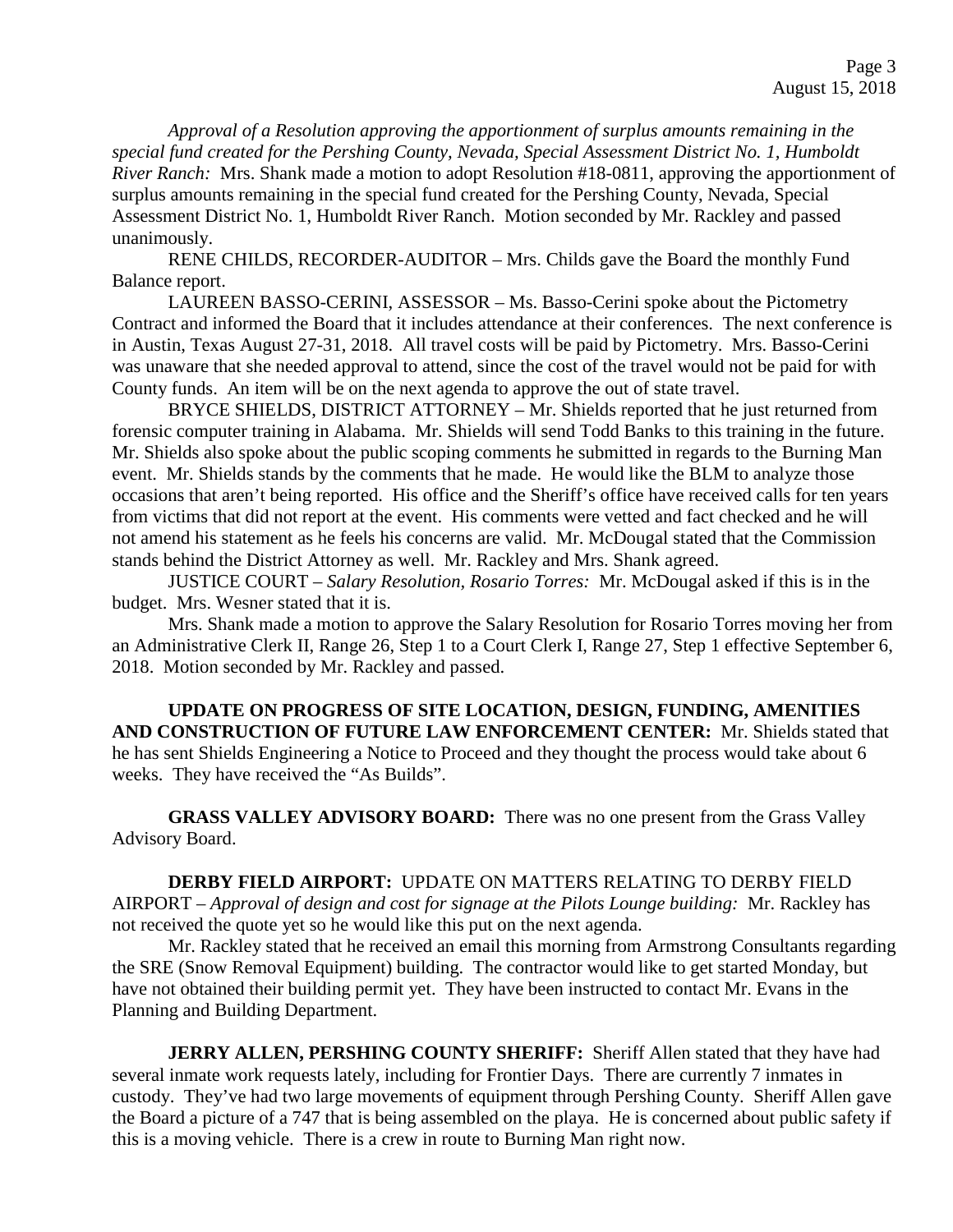Sheriff Allen also reported that he had a successful applicant testing a few weeks ago followed by an interview last week. They are in the process of completing the background check. Sheriff Allen stated that this person used to live in the community and wants to move back.

Sheriff Allen thanked Mrs. Childs and Mrs. Donaldson for all their help with the purchase and licensing of the new travel trailers.

Mr. McDougal asked about the status of the Highway Patrol. Sheriff Allen stated that there is still only one officer stationed here.

**LITIGATION MEETING:** Mr. Shields stated that a Litigation meeting wasn't needed and informed the Board that the lawsuit with the BLM (Bureau of Land Management) is moving forward.

**REPORT FROM LEGAL COUNSEL:** Mr. Shields did not have anything to report.

**REPORT FROM ADMINISTRATIVE ASSISTANT:** Mrs. Wesner didn't have anything to report.

REQUEST FOR APPROVAL TO CHANGE THE NOVEMBER 21, 2018 COMMISSION MEETING DATE TO NOVEMBER 20, 2018 DUE TO THANKSGIVING HOLIDAY – Mr. Rackley made a motion to change the November 21, 2018 Commission meeting date to November 20, 2018 due to the Thanksgiving holiday. Motion seconded by Mrs. Shank and passed.

REQUEST FOR HIGHER HOTEL ROOM RATE TO ATTEND THE POOL/PACT HUMAN RESOURCES ANNUAL HR SEMINAR SEPTEMBER 12-14, 2018 – Mrs. Wesner stated that the seminar will be held at the Atlantis in Reno.

Mrs. Shank made a motion to approve a higher hotel room rate for Mrs. Wesner to attend the POOL/PACT Human Resources Annual HR Seminar September 12-14, 2018 at the Atlantis in Reno. Motion seconded by Mr. Rackley and passed.

**PROCLAMATIONS AND AWARDS:** Elizabeth Blondheim was presented with a pin and certificate for her 15 years of service to Pershing County.

**UPDATE ON THE PERSHING COUNTY ECONOMIC DEVELOPMENT AND CONSERVATION ACT:** Mr. McDougal will draft letters to send to our representatives continuing to reiterate our desire for this Bill to be passed.

**ITEMS FOR FUTURE AGENDAS:** There were no items discussed.

**CORRESPONDENCE:** There was no additional correspondence discussed.

## **MATTERS OF THE BOARD FOR DISCUSSION; BOARD MEMBER REPORTS;**

**BOARD LIAISON REPORTS:** Mr. Rackley stated that the Airport Advisory Board met last night. The Airport needs a CO2 extinguisher. Mr. Rackley is researching cost and there is money in their budget. The Senior Center Advisory Board met yesterday, but he didn't have anything to report. In regards to the TV Board, the Perry Fire (Pyramid Lake) took out several power polls, which took out the power to Virginia Peak and our TV channels. Mr. Rackley stated that they are making some changes at the Recycling Center. They will no longer accept #3-7 plastic as there isn't a market for it.

Mrs. Shank attended the Pershing Healthcare Foundation Dinner. The Centennial Committee will start gearing up now that Frontier Days is over. Mrs. Shank stated that she has the original pictures from the Airport and would like them to be stored somewhere for safe keeping. Mrs. Donaldson didn't mind if they were put in the Clerk's archival storage. An item will be put on the next agenda so that the location is on the record. Mrs. Shank had some recommendations for the Recreation Board, including a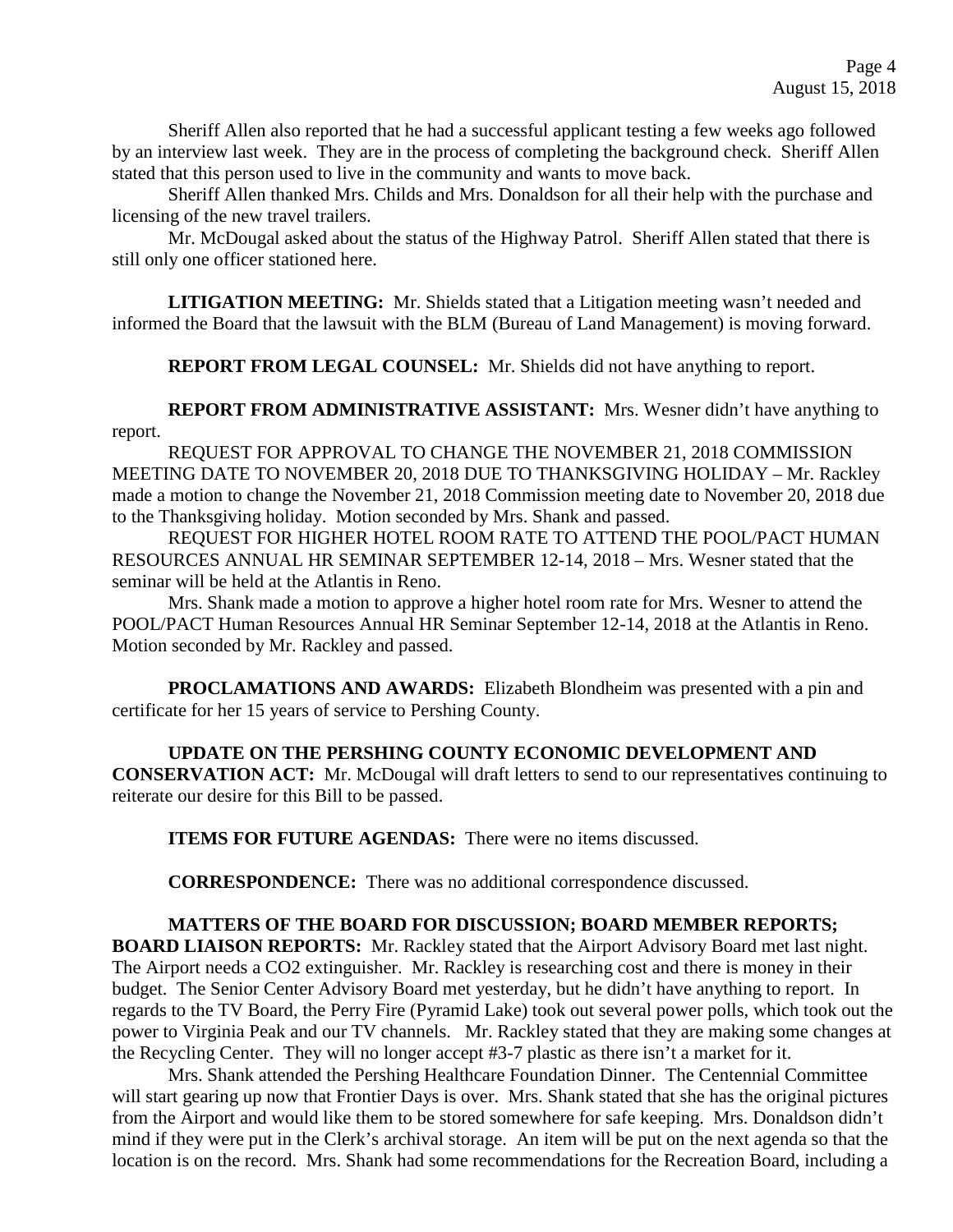Facility Use form and a deposit. Mr. McDougal suggested also looking at putting a part-time position in Buildings and Grounds as a Facilities Manager. Mrs. Shank stated that she has the POOL/PACT Board Retreat in Lake Tahoe coming up.

Mr. McDougal attended the PCEDA (Pershing County Economic Development Authority) meeting last week. They are wrapping up the Strategic Plan. Next week is the Nevada Economic Development Conference in Reno and Mr. McDougal will be attending. The Humboldt River Basin Water Authority meeting is coming up.

**LIBRARY:** Kathie Brinkerhoff was present.

Ms. Brinkerhoff reported that she received the new tablets. They are pre-loaded with material and have no internet connection. Ms. Brinkerhoff also stated that she will be purchasing some nonfiction books with grant funding as well.

**APPROVAL OF VOUCHERS:** Mrs. Shank made a motion to approve the vouchers as submitted. Motion seconded by Mr. Rackley and passed.

**PUBLIC INPUT:** Tim Arnold of Pershing Gold spoke about their Plan Modification, which they submitted to the BLM last month. He heard this morning that the BLM will be issuing a scoping letter with a 30 day comment period. He would like an item on the next agenda so that they can give a presentation about their future plans.

Carolyn Hultgren stated that at the Pershing Healthcare Foundation Dinner Patty Bianchi was awarded the Pershing Healthcare Foundation Core Award.

The meeting recessed at 10:27 a.m. and reconvened at 11:00 a.m.

**DAVID KAMPWERTH, FIELD MANAGER, BUREAU OF LAND MANAGEMENT, HUMBOLDT RIVER FIELD OFFICE, DISTRICT I:** INTRODUCTIONS OF DISTRICT MANAGER ESTER MC CULLOUGH AND PUBLIC AFFAIRS OFFICER FERNANDO PICTONES AND UPDATE ON MATTERS RELATED TO PERSHING COUNTY – It was noted that Mr. Pictones was not available today. Ester McCullough, Winnemucca District Manager, was also present.

Mr. Kampwerth spoke about the Unionville Cemetery. The Appraisal and Evaluation Survey Office has completed their review and it is in the Field Office now for review. He is hopeful that it will be completed in the next 3 or 4 months.

Mr. Kampwerth gave an update on the mining permits that are active as well as Burning Man's event permit.

Mr. Kamwerth spoke about the wild horses and burros and stated that he is awaiting word on the appeal. He stated that he has no authority to do what we are asking; otherwise it would be done already.

Mr. McDougal spoke about the Lands Bill, noting that when it passes the BLM will have to be prepared to start the disposition of those checkerboard lands. Mr. McDougal would like to see the BLM moved out of Washington, DC and moved to Utah. Ms. McCullough stated that she thinks it would be better to keep the budget staff in Washington, but the Administration is looking at moving a majority of the Bureau out of Washington.

Mr. Rackley asked if they have been getting a lot of negative press implying that more grazing would have lessened the impact of the Martin Fire. Mr. Kampwerth stated that they absolutely have and they are working on a more targeted grazing plan.

**PUBLIC INPUT:** Roger Vind spoke about the 747 on the playa. After the event it will be stored elsewhere and will not travel back through Pershing County. It will be licensed as a BRC (Black